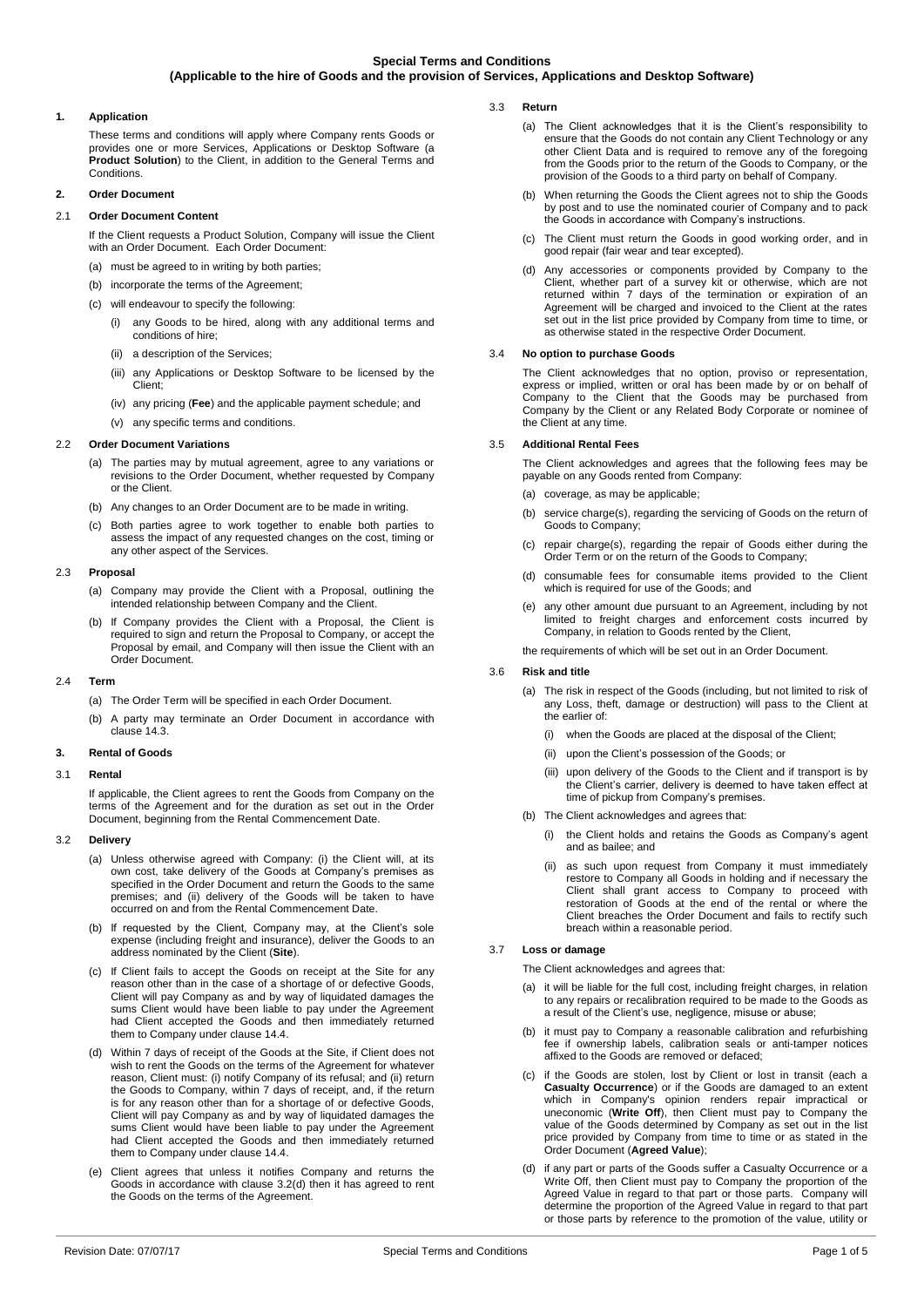other relevant measure of the Goods which has suffered the Casualty Occurrence or Write Off and will inform Client in writing of the basis of its calculation;

- <span id="page-1-0"></span>(e) if the Goods are damaged (excluding normal wear and tear) but are not a Write Off, then Client will indemnify Company for all loss and damage caused, including but not limited to the costs of ensuring that the Goods are restored to a condition satisfactory to Company;
- (f) the amount required to be paid under clauses [3.7\(c\),](#page-0-1) [3.7\(d\)](#page-0-2) or [3.7\(e\)](#page-1-0) must be paid by Client to Company on the next payment date after the Casualty Occurrence or Write Off or the last day of the Order Term, whichever occurs first;
- <span id="page-1-1"></span>(g) upon payment of the Agreed Value as required under clauses [3.7\(c\)](#page-0-1) or [3.7\(d\)](#page-0-2) the Agreement will terminate in respect of the Goods or the part or parts of the Goods which suffered the Casualty Occurrence or Write Off. The Agreement will continue in respect of the remainder of the Goods (if any) at a revised rent calculated by Company having regard to the proportion of the value, utility or other relevant measure of the Goods which has not suffered the Casualty Occurrence or Write Off. The revised rent will be advised by Company to Client in writing.
- (h) any termination of the Agreement under clause [3.7\(g\)](#page-1-1) will not prejudice any right or remedy of Company in respect of any antecedent breach by Client under the Agreement;
- if the Goods are damaged or lost, Client must continue to pay the Fees until the Goods have been repaired or the Agreed Value is paid by the Client; and
- <span id="page-1-2"></span>(j) if the Goods are damaged or lost, Client must: (i) notify Company within 7 days of such loss and damage occurring, and in the event of full loss, give details of all or any action taken to recover the Goods and actions taken to report the loss including the filing of a police report (as the case may be); and (ii) return to Company within 7 days any accessories to the Goods lost or damaged, otherwise Company shall be entitled to invoice Client for the accessories at the list price published by Company in accordance with clause [3.3\(d\).](#page-0-3)

#### 3.8 **Insurance**

The Client acknowledges and agrees that the Client may be required to hold and maintain insurance coverage in respect of the Goods.

#### **4. Coverage**

- (a) Any requirements, conditions and cost of coverage provided by Company (or its sub-contractors or agents) will be set out in the Order Document or as otherwise provided by Company to the Client.
- (b) When hiring certain Goods the Client may be given the option of paying a cover charge to cover against the risk of down hole loss or damage to the Goods (**Cover Charge**). If applicable, the Cover Charge rate will be stated on the Order Document and will be payable in instalments as agreed in writing with Company.
- (c) If applicable, Clients who wish to elect to pay the Cover Charge must notify Company in writing and Company shall reflect this decision on the Order Document
- (d) If applicable, Company reserves the right to refuse to accept an election for a Cover Charge if:
	- (i) any debt remains outstanding by Client to Company; or
	- (ii) a claim has already been made in respect to any Goods rented by Client.
- (e) If applicable, and if the Client elects to pay the Cover Charge over Goods, Company agrees to release Client from any requirement to indemnify Company for any loss and damage which occurs to those Goods (including accessories hired) while in use down hole, on the following conditions:
	- (i) if the Goods are lost down a hole, Client must make reasonable attempts to retrieve the Goods and Client must return any accessories to the Goods lost to Company to mitigate the loss. Company will not indemnify Client for any accessories or Goods which have not been lost or damaged, but which are not returned to Company;
	- (ii) Client must notify Company in writing of any loss or damage of the Goods, within 14 days of such loss or damage occurring; and
	- (iii) the loss or damage must not have been caused by:
		- (A) Client opening, tampering or using the Goods in a manner which is inconsistent with its intended use;
		- (B) Client utilising the Goods with any associated running gear when damage to the running gear existed;
		- (C) Client failing to operate or maintain the Goods in accordance with any operating instructions provided by Company; or
		- (D) Client continuing to use to the Goods when damage to the Goods exists.

(f) If any Goods which have been reported lost down hole are subsequently retrieved or found by Client, Client will be responsible for the Fee in respect of the Goods for the period between the date the Goods were declared lost and the date the Goods are subsequently found or retrieved.

# **5. Services**

# 5.1 **Services**

- (a) If requested, Company agrees to provide the Services to the Client in accordance with the terms of the Agreement and as otherwise set out in the respective Order Document.
- (b) Company agrees to provide the Services to the Client at the Site(s), as set out in the Order Document.

## 5.2 **Relationship**

The parties' relationship is one of principal and independent contractor, not employer and employee, agency or partnership.

### 5.3 **Scope**

- (a) The parties agree that the precise scope of the Services provided by Company will be as set out in the respective Order Document.
- (b) If the Client wishes to add any additional Services it must enter into a separate Order Document in relation to those Services.
- (c) Subject to any terms that may be set out in the Order Document, Company is not subject to the direction or control of the Client as to the manner in which the Services are completed.

#### 5.4 **Outside Scope**

Any services provided to the Client by Company which are not expressly included in the Services (**Additional Services**) and have not been included in the Fee, will be charged to the Client in accordance with Company's Rate Card, unless otherwise agreed to by the parties in writing.

## 5.5 **Subcontractors**

Company can delegate the performance of any of the Services to any of its subcontractors, at its discretion, provided that it contractually obliges those subcontractors to confidentiality obligations which are at least as onerous as the obligations of confidentiality in claus[e 10.3](#page-2-0) and the Company remains liable to the Client for the performance of the Services.

### 5.6 **Service limitations**

- The Client acknowledges and agrees that:
- (a) Company's ability, and obligation, to provide the Services is subject to the Client complying with its obligations under claus[e 8.1](#page-2-1) and any other limitation or exclusion set out in the Agreement;
- (b) unless otherwise agreed in writing, the cost of consumables, replacement parts, hardware, software, network upgrades and any associated services are outside the scope of the Services and are the full responsibility of the Client;
- (c) unless otherwise agreed in writing, any server upgrades, network device maintenance and upgrades and software maintenance and upgrades are outside the scope of the Services;
- (d) Company cannot promise that the Services will be uninterrupted, error-free, or completely secure; and
- (e) there are risks inherent in internet connectivity that could result in the loss of the Client's privacy, Confidential Information and property.

# 5.7 **Access**

Company may access and use Client Data for the purposes of testing and developing the Services, provided that it is on anonymous basis and not attributable to Client.

#### **6. Applications and Desktop Software**

- (a) If applicable, Company grants to the Client a licence to certain Applications or Desktop Software the details of which will be set out in an Order Document.
- (b) The Client acknowledges and agrees that the Applications and Desktop Software may be subject to additional terms and conditions, and the Client must comply with those terms and conditions notified to it from time to time (including, but not limited to, the terms and conditions of terms of insurance in respect of the Goods and Third Party Licenses).
- (c) Applications may be provided to the Client as a service via an internet portal accessible application using login details applicable to the Licensee. The Client agrees to treat those login details as Confidential Information.

### **7. Third Party Content**

The Client acknowledges and agrees that:

(a) Third Party Content may be utilised in connection with an Agreement (including as part of the Applications, the Desktop Software, the Services or the Additional Services);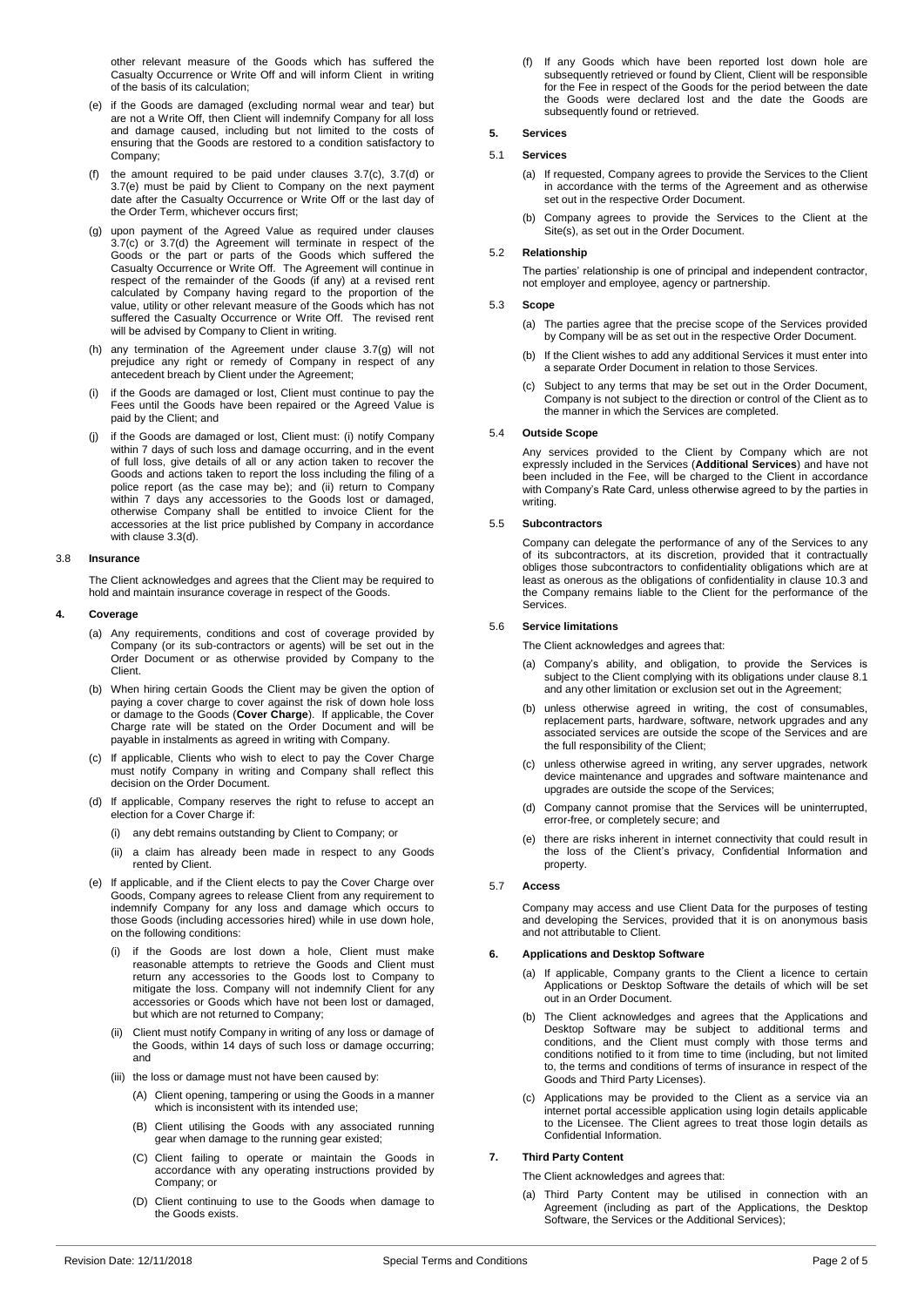- (b) Third Party Content may be subject to Third Party Licences;
- (c) it must fully comply with the terms and conditions of all Third Party Licences notified to the Client from time to time; and
- (d) Company has no control over the content or performance of any Third Party Content.

### **8. Obligations and covenants**

#### <span id="page-2-1"></span>8.1 **General obligations and covenants**

The Client must, and must ensure its Personnel, in addition to any other Client obligations set out in the applicable Order Document):

- provide Company with all reasonable information and access to its premises, Sites, computer and network systems in order for Company to provide the Services in accordance with the terms of the Agreement;
- (b) if required, provide adequate conditions for Company's personnel at the Client's premises and Sites, including, but not limited to, workspaces, heating, lighting, ventilations, electric current and outlets, internet and long-distance telephone access;
- (c) promptly notify Company of any event or incidents that is likely to or will impact on the provision of the Services or any other obligation of Company (including but not limited to any Exceptional Circumstances);
- <span id="page-2-3"></span>(d) hold all licenses and authorisations (including import, export and radiation source licences) required by Law anywhere in the world where the Client imports, possesses or uses the Goods, Applications or Desktop Software;
- <span id="page-2-6"></span>(e) if applicable, at all times keep and maintain the Goods properly serviced, in proper working order and condition, including but not limited to regular required maintenance of any diesel engines and lubrication to bearings and ensure that records are maintained for the operational time of the Goods and make those records available to Company within 2 days of receiving a request to do so;
- (f) keep the Goods at the premises authorised by Company unless written permission has been obtained from Company to relocate the Goods elsewhere;
- (g) use the Goods, Applications and Desktop Software carefully and properly and comply in all respects with the instructions and recommendations of Company;
- (h) permit Company and its Personnel, to enter the premises of the Client at all reasonable times in order to inspect the Goods;
- (i) keep the Goods in a safe place;
- (j) not modify or repair the Goods, Applications or Desktop Software without written consent from Company;
- (k) not use the Goods, Applications or Desktop Software for any illegal purpose and must comply in all respects with all applicable Laws reasonably necessary for the safe and lawful operation of the Goods, Applications and Desktop Software;
- (l) not place, or allow to be placed, on the Goods any plates or marks that are inconsistent with the ownership of Company;
- (m) notify any person seizing or claiming an interest in the Goods of the ownership of Company and must give immediate written notice to Company of such seizure or claim;
- (n) not without Company's prior written consent: (i) agree, attempt, offer or purport to sell, assign, sublet, lend, pledge, mortgage, let on hire or otherwise part with or attempt to part with the personal possession of or otherwise deal with the Goods; or (ii) allow any encumbrance, charge or lien of any kind to arise or remain on the Goods or any part of the Goods; or (iii) conceal or alter the Goods or make any addition to the Goods except as requested by Company;
- (o) promptly notify Company of any event that is likely to or will impact on the condition or operation of the Goods or the provision of the Services, Applications or Desktop Software;
- (p) take sole responsibility for Client Data including back-ups; and
- (q) comply with any reasonable direction of Company in relation to the **Agreement**

#### 8.2 **Acknowledgement on Outputs**

The Client must acknowledge on all Outputs (and any accompanying documentation) that:

- (a) such Outputs are confidential; and
- (b) Company will not be liable in any way for any Loss arising from any error, inaccuracy, incompleteness or other defect in the Outputs.

# <span id="page-2-2"></span>**9. Fee and Payment**

# 9.1 **Payment**

The Client agrees to pay Company all Fees under the Agreement.

# 9.2 **Expenses**

The Client acknowledges and agrees that, in addition to the Fees, the Client may be required to pay for any expenses incurred by Company including but not limited to reasonable travel, including flights, and accommodation expenses, as set out in the Order Document. Company agrees to provide the Client with a copy of such expenses, on request.

### <span id="page-2-5"></span>9.3 **Late or non payment of invoices**

If the Client defaults in paying an invoiced amount or any amount otherwise due and owing from the Client to Company and fails to rectify such default within 14 days of receiving a notice from the Company to do so, Company may do any one or more of the following:

- (a) request the return of the Goods or enter the premises of the Client to collect the Goods (as otherwise provided by claus[e 14.5\)](#page-3-2);
- (b) restrict or suspend the provision of the Services, Applications or Desktop Software; or
- (c) terminate the Agreement or all applicable Agreements.

# 9.4 **Obligation to pay not affected by licensing and training**

The Client acknowledges and agrees that all licenses, authorisations and training in relation to Goods, Applications and Desktop Software are the sole responsibility of the Client and that the Fee must be paid to Company under the terms of this clause [9](#page-2-2) even if the Client (or its Personnel):

- (a) does not have all required licences or authorisations referred to in claus[e 8.1\(d\);](#page-2-3) or
- (b) has not completed the required training.

#### <span id="page-2-7"></span>**10. Intellectual Property Rights**

### 10.1 **Client Technology and Client Data**

No rights of ownership to Client Technology and Client Data are transferred under the Agreement and all such rights remain the sole property of the Client.

## 10.2 **Company Technology**

No rights of ownership to the Intellectual Property Rights created, owned or licensed by Company are transferred under the Agreement. All Company Technology remains the sole property of Company (or its third party licensors, as the case may be). Any Intellectual Property Rights created in the course of Company performing its obligations under the Agreement including but not limited to the Services, will be owned by (and assigned to) Company.

## <span id="page-2-0"></span>10.3 **Prohibited activities**

- (a) Each party must not do or permit or omit to do any act which infringes the Intellectual Property Rights of the other party (or its licensors).
- <span id="page-2-4"></span>(b) The Client acknowledges and agrees, as a fundamental condition of the Agreement, that:
	- the Goods must not be dismantled, tampered with or opened up in any way except in accordance with the Company field guide issued with the Goods; and
	- it must not engage in, or permit, reverse engineering of the Goods, Applications or Desktop Software (or all of them).
- (c) The Client also acknowledges and agrees that any information derived from a breach of clause [10.3\(b\)](#page-2-4) is deemed Confidential Information of Company.

#### **11. Confidential Information**

- (a) Each party must keep the other party's Confidential Information, confidential.
- (b) A party must not, without the prior written approval of the other party, disclose the other party's Confidential Information.
- (c) Each party must take all reasonable steps to ensure that its Personnel engaged for the purposes of the Agreement, do not make public or disclose the other party's Confidential Information.

# <span id="page-2-8"></span>**12. Liability**

# 12.1 **Exclusion**

- (a) The parties agree that Company will not be liable for loss of Client Data or for the Client's reliance on any Client Data or other data obtained or produced in connection with the Agreement (including any Loss incurred, or any disclosure made to any stock exchange, based on such reliance).
- (b) The Client agrees not to make any claim against the third party provider of the hosting services.
- (c) Company will not be liable for any pollution or contamination emanating from or caused by the Goods.

# 12.2 **Limitation of liability**

If Company is liable under (or in connection with) an Agreement, then irrespective of anything else in the Agreement or at Law, Company's cumulative liability (whether under contract, tort, equity, statute or otherwise) in the aggregate (to the fullest extent permitted by Law) will in no event exceed the sum of the Fees paid by the Client to Company under the Agreement.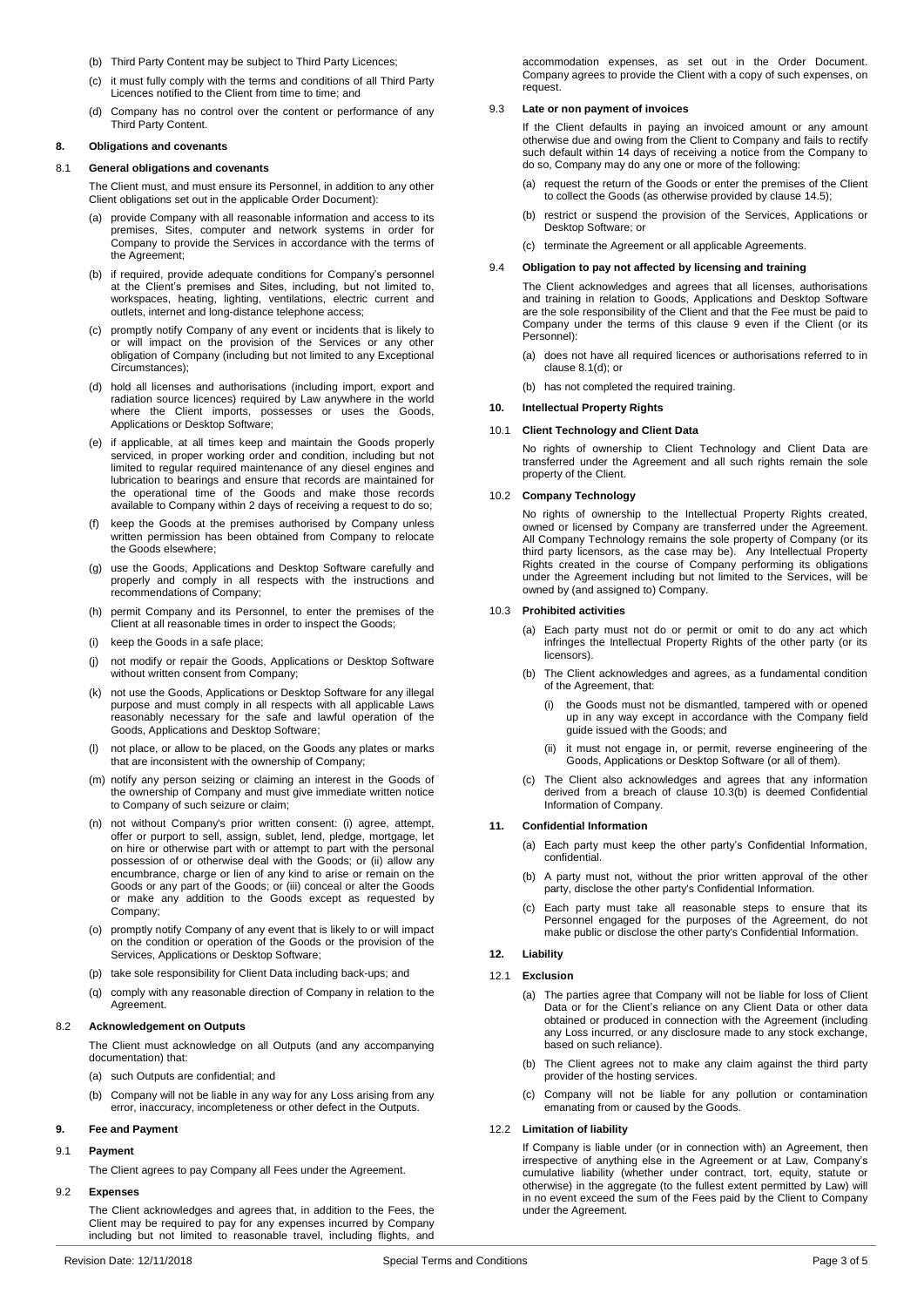# <span id="page-3-7"></span>**13. Indemnity**

The Client agrees to indemnify Company (and to hold Company harmless and keep indemnified) in relation to any and all Loss Company (or its related bodies corporate) incurs (or will incur) as a result of (or in connection with):

- (a) the Client's (or its Personnel's) use of the Goods, Applications or Desktop Software;
- (b) Company seizing or storing the Goods; or
- (c) a person being injured or killed or property being damaged by the Goods or its use,

due to the negligence or wilful misconduct of the Client.

### **14. Suspension and termination**

## <span id="page-3-3"></span>14.1 **Suspension**

Company may temporarily suspend (in part or in whole) the provision of the Product Solution to the Client if:

- (a) Company is required by Law to do so;
- (b) such suspension is pursuant to clause [9.3](#page-2-5) (late payment of invoice);
- (c) there is an attack on the Reflex HUB or the Reflex HUB is accessed or manipulated by a third party without consent;
- (d) the Client is in breach of any of its obligations under an Agreement; or
- (e) there is another event for which Company reasonably believe that the suspension of provision of the Services or the Applications to the Client is necessary to protect the Reflex HUB, Company network or other customers.

#### 14.2 **Effect of suspension**

Suspension in accordance with clause [14.1](#page-3-3) will not affect any right which accrue prior to, or after, suspension of the Client's obligations under the Agreement.

### <span id="page-3-0"></span>14.3 **Termination**

- (a) Company has the right to terminate an Order Document during the Order Term in respect of all, or any specified part, of the Product Solution, where the Client has breached any of its obligations under the Agreement and fails to remedy such breach within 14 days of receiving written notice to remedy the breach.
- <span id="page-3-4"></span>(b) Client has the right, subject to the conditions set out in clause [14.4](#page-3-1) (if applicable) and clause [14.5,](#page-3-2) to terminate an Order Document during the Order Term in respect of all, or any specified part, of the Supply on any date (**proposed termination date**).

#### <span id="page-3-5"></span><span id="page-3-1"></span>14.4 **Termination in relation to rental of Goods**

- (a) Where Goods are being rented, the Order Document may only be terminated or partially terminated under clause [14.3\(b\)](#page-3-4) if: (i) on or prior to the proposed termination date, Client returns the Goods or the specified part of the Goods, at Client's expense, and in the condition required by clause [8.1\(e\),](#page-2-6) to Company at the specified address; or (ii) the Goods have been lost, and Company has been notified in accordance with clause [3.7\(j\).](#page-1-2)
- (b) Where the Agreement is terminated under this clause [14.4](#page-3-1) as to part only of the Goods, Company will, acting reasonably, determine the amount due for the purposes of clause [14.4\(a\)](#page-3-5) and the revised rent in respect of the remainder of the Goods by reference to the proportion of the value, utility or other relevant measure of the part of the Goods to which termination applies.

### <span id="page-3-6"></span><span id="page-3-2"></span>14.5 **Consequences of termination or expiration**

Upon termination or expiration of an Order Document:

- (a) Client must immediately on or prior to the termination or expiration date (as the case may be) deliver any Goods, at Client's expense, to the address specified by Company from time to time or as stated in the Order Document;
- (b) if the Client does not comply with claus[e 14.5\(a\),](#page-3-6) Client shall grant access to Company to proceed with restoration of Goods;
- (c) any Services or Additional Services will cease;
- (d) any licence to an Application or Desktop Software will terminate;
- (e) all money due by the Client to Company under any Order Document must be paid in full;
- (f) where applicable, Client Data will be deleted from Company servers after a period of 12 months from the date of expiration or termination; the Client may request data to be deleted prior to this period or request for ongoing storage which will be charged on a per Mb basis.

### <span id="page-3-8"></span>14.6 **Survival**

- (a) All obligations of Client under an Agreement will survive the expiration or termination of the Agreement to the extent required for full observance and performance.
- (b) The following clauses survive termination of the Agreements:<br>clause 10 (Intellectual Property Rights); clause 10.3 clause [10](#page-2-7) Property

# **15. Force Majeure**

# 15.1 **Suspension of obligations**

If a party (**Affected Party**):

- (a) is prevented from, or delayed in, performance an obligation (other than an obligation of the Client to pay money) by an event of Exceptional Circumstance; and
- (b) the Affected Party as soon as possible after the event of Exceptional Circumstance notifies the other party providing particulars of:
	- (i) the event of Exceptional Circumstance;
	- (ii) the anticipated period of delay; and
	- (iii) the action (if any action is reasonably possible) the Affected Party intends to take to mitigate the effect of the delay,

then those obligations of the Affected Party are suspended for the duration of the event of Exceptional Circumstance.

# 15.2 **Obligation on other party**

The party which is not the Affected Party must use all reasonable endeavours to remove or mitigate its Loss arising from, and the effects of, the event of Exceptional Circumstance.

#### **16. Notices**

Any notice to be given or made pursuant to the Agreement shall be in writing in the English language and may be signed by the authorised agent of the party giving the same and may be served either:

- (a) personally; or
- (b) by delivering the same by registered post to a party at its registered office or business premises or at any other address of which prior notification shall have been given by the addressee prior to the dispatch of the said notice and any notice given by post shall be deemed to have been received by the addressee at the expiration of two (2) Business Days after the same has been properly posted; or
- (c) by electronic mail, when the sender's computer reports that the message has been delivered to the electronic mail address of the addressee as provided on the party's website or as notified by one party to the other party from time to time; but if delivery is made after 5pm on a Business Day, then it must be treated as being received on the next Business Day.

# **17. Miscellaneous**

### 17.1 **Severability**

If a provision of the Agreement is illegal, invalid, unenforceable or void in a jurisdiction it is severed for that jurisdiction and the remainder of the Agreement has full force and effect and the validity or enforceability of that provision in any other jurisdiction is not affected.

# 17.2 **Application of indemnities**

Subject to any other provision of the Agreement, the indemnities in the Agreement are continuing obligations, independent from the other obligations under the Agreement and continue after the Agreement ends. It is not necessary for a party to incur expense or make payment before enforcing a right of indemnity.

#### 17.3 **Taxes**

Client must pay all taxes which may be payable or determinable in connection with the execution, delivery, performance of the Agreement or any payment or receipt contemplated by it.

## **18. Definitions**

Capitalised terms used but not defined herein have the meanings assigned to them in the General Terms and Conditions. Otherwise, the following terms have the meanings set out below:

### **Client Data** means all data:

(a) collected and stored by the Goods in the course of the Client's use; or

(b) uploaded to an Application by the Client, as well as any Outputs.

**Client Technology** means the Intellectual Property Rights of the Client which are demonstrated to be created independently of an Agreement and the Company Technology.

**Company Technology** means all Intellectual Property Rights owned by Company, or licensed to Company by a third party, including but not limited to the Applications, Desktop Software, Goods and any Intellectual Property Rights created in the course of providing the Services.

**Confidential Information** means, in relation to each party (for the purposes of this definition, **Discloser**), all information disclosed by or on behalf of the Discloser, concerning or relating to:

- (a) is by its nature confidential;
- (b) is designated as confidential by the Discloser;